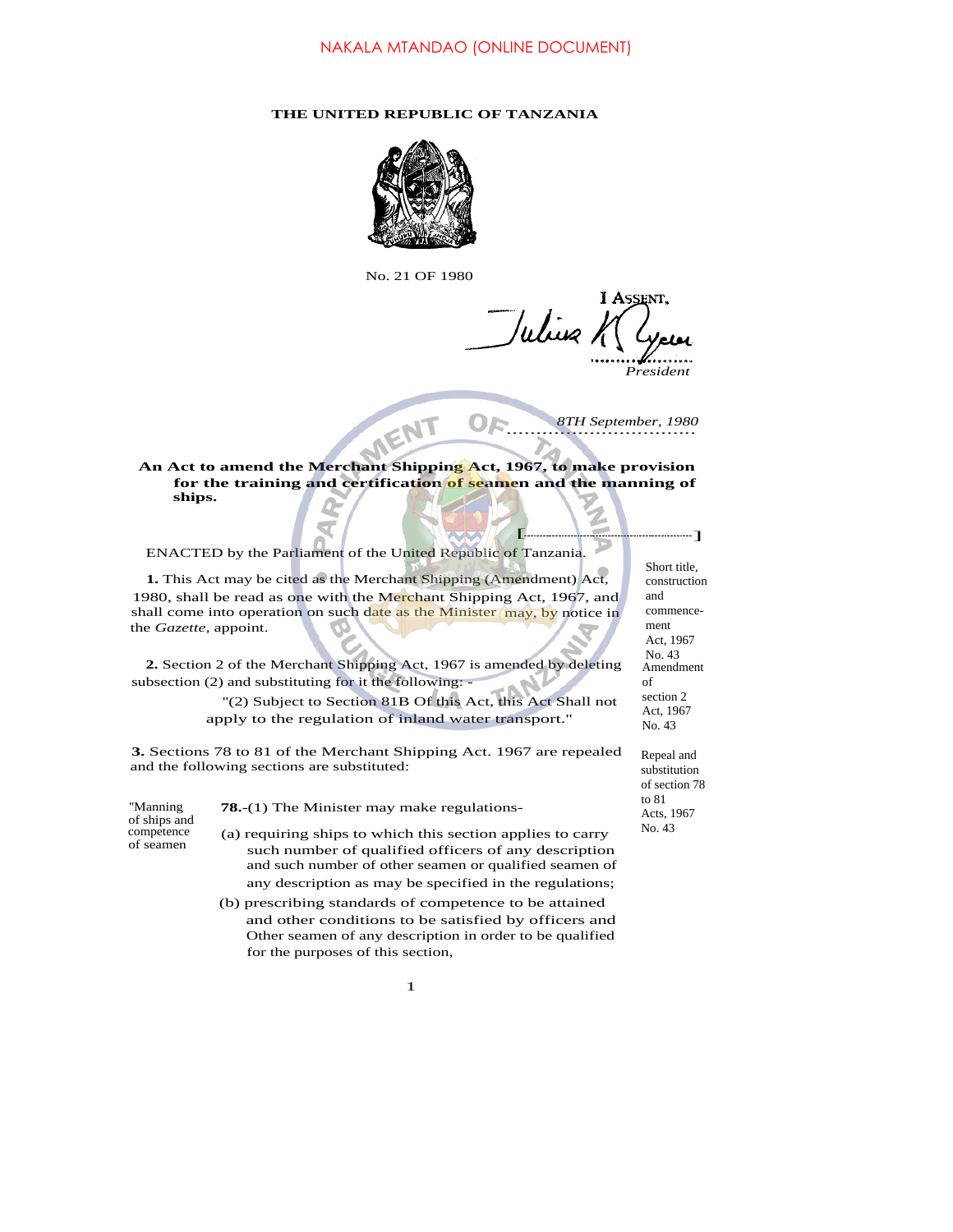- ... (c) providing for the manner in which the attainment of any standard or the satisfaction of any other condition is to be evidenced;
- (d) providing for the conduct of examinations, the conditions for admission to them and the appointment and remuneration of examiners;
- (e) providing for the form, issue and recording of certificates and other documents.

(2) Regulations made under this section may make provision for different descriptions of ships or for ships of the same description 'in different circumstances or generally, for different circumstances.

(3) Any person who-

- (a) makes. a statement which he knows to be false for the purposes of obtaining for himself or another person a certificate or other document which may be issued under this section; or
- (b) lends or allows to be used by any other person, a certificate or document which is issued under this **Section**,

shall be guilty of an offence under this Act.

Power to exempt from manning requirements

**79.**-(1) The Minister may exempt any ship or description of ship from any of the requirements of regulations made under section 78 of this Act.

(2) An exemption given under this section may be confined to a particular period or to one or more particular voyages.

manned

Prohibition **80.** Subject to section 79 of this Act, if a ship to which of going to this section applies goes to sea or attempts to go to sea of going to this section applies goes to sea or attempts to go to sea<br>sea under-<br>without corrying such officers and other seamen as it may without carrying such officers and other seamen as it may be required to carry in accordance with regulations made under section 78 of this Act, the owner or master shall' be liable on summary conviction to a fine not exceeding two thousand shillings and the ship, if in the United Republic, may be detained.

Unqualified persons going to sea as qualified officers or seamen

**81.**-(1) Any person who goes to sea as a qualified officer or seamen of any description without being so qualified shall be liable on summary conviction to a fine not exceeding one thousand shillings.

(2) In this section ''qualified'' means qualified for the purposes of section 78 of this Act.

certificates and other documents of qualification

Production of **81A**.-(1) Any person serving or engaged to serve m any ship to which this section applies and holding any certificate or other document which is evidence that he is qualified for the purposes of section 78 of this Act shall. on demand,